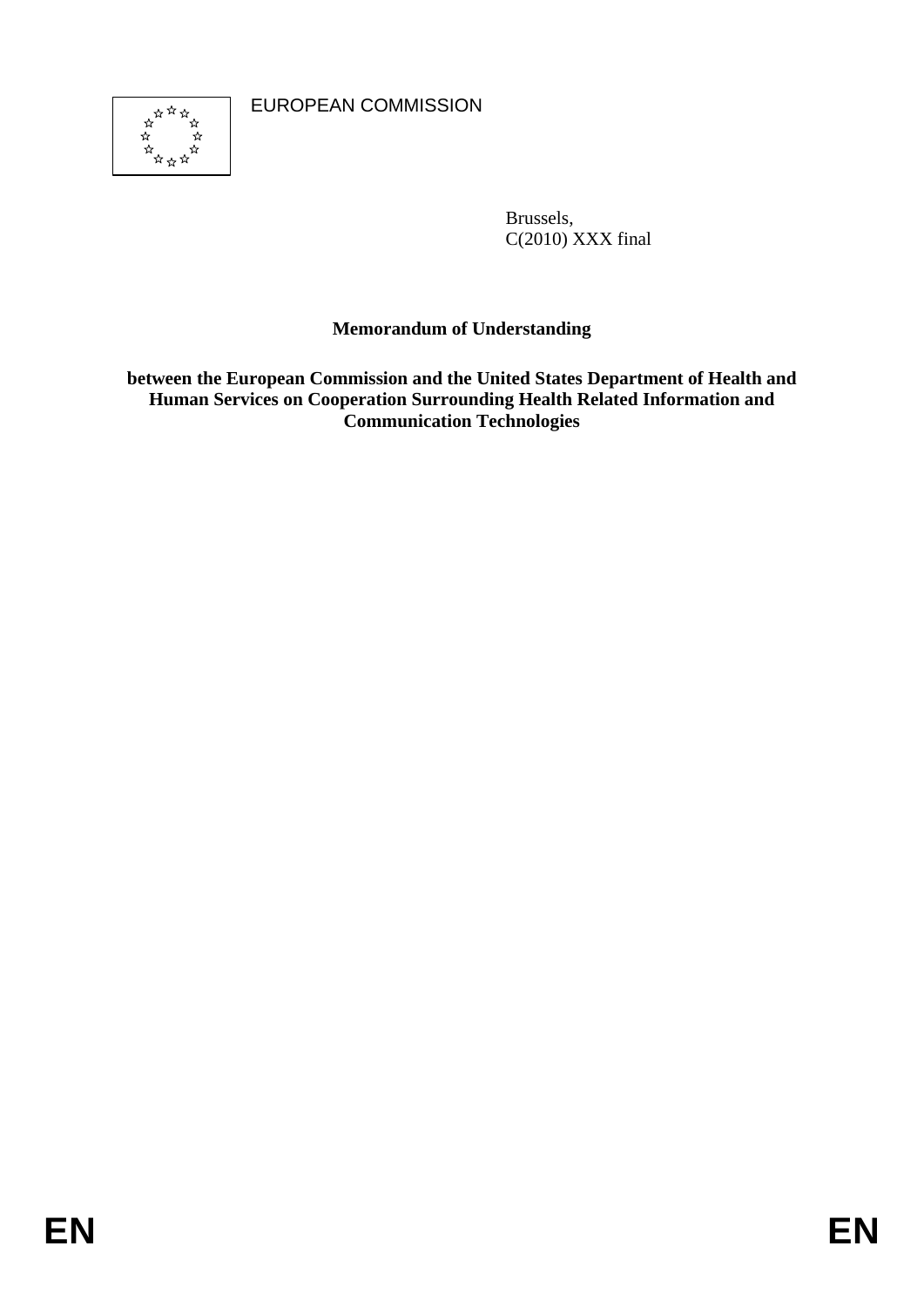## **Memorandum of Understanding between the European Commission and the United States Department of Health and Human Services on Cooperation Surrounding Health Related Information and Communication Technologies**

(1) The European Commission (EC) represented by its Vice-president Neelie Kroes and the United States Department of Health and Human Services (HHS) represented by the United States Secretary of Health and Human Services Kathleen Sebelius:

recognize the importance of health-related information and communication technologies (eHealth/health IT) in promoting individual and community health while fostering innovation and economic growth;

wish to facilitate more effective use of health-related information and communication technologies in health care delivery including disease-prevention and health-promotion services; and

intend to strengthen their relationship and support global cooperation in the area of health related information and communication technologies.

- (2) The overarching goal of eHealth/health IT is to support health of population including healthy ageing, healthcare, and innovation activities. Such activities would include effective universal provision of electronic prescribing and clinical decision support, as well as to enhance the capacity and use of eHealth/health IT to support and advance other critically important health related activities such as clinical research.
- (3) This Memorandum of Understanding outlines an approach to foster mutual understanding of challenges faced by both sides in advancing the effective use of eHealth/health IT.
- (4) The approach outlined in this Memorandum of Understanding is in accordance with the following general objectives and principles:

The scope of this Memorandum of Understanding is cooperation on topics directly pertaining to the use and advancement of eHealth/health IT, in pursuit of improved health and health care delivery as well as economic growth and innovation.

Any cooperative activities related to the scope of this Memorandum of Understanding that the parties may choose to undertake will be conducted on the basis of reciprocity and mutual benefits.

This Memorandum of Understanding is intended to support and strengthen relationships currently established as well as to facilitate creation of new relationships in areas of mutual interest.

- (5) Intending to strengthen the existing linkages between them, the European Commission and the US Department of Health and Human Services anticipate pursuing the following actions for the identified areas of cooperation:
	- (a) Discuss development of a global conceptual framework that articulates how health-related information and communication technologies support improved health. This framework is also expected to address the assessment of the economic benefits of eHealth/health IT), and the promotion of continuous innovation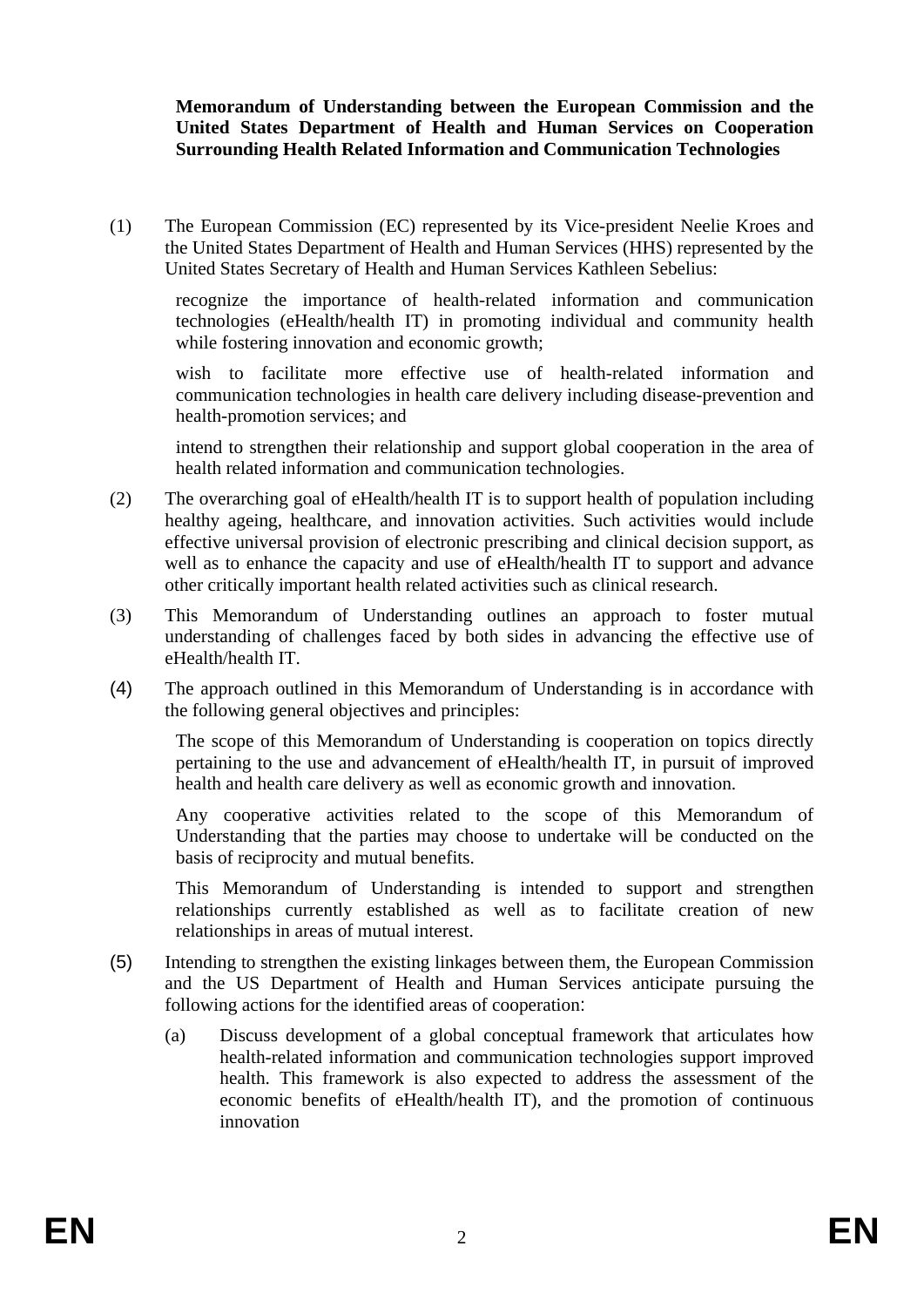- (b) Identify the challenges, shared goals and potential actions of mutual benefit in activities which are viewed as having the potential to support innovation and economic growth by supporting improved health. Shared understanding in these areas would facilitate specific actions and could be the basis for future international cooperation.
- (6) The following issues are mutually viewed to hold immediate importance and potential for the EC and HHS shared goals.
	- (a) Development of internationally recognized and utilized interoperability standards and interoperability implementation specifications for electronic health record systems that meet high standards for security and privacy protection.
	- (b) Strategies for development of a skilled health IT workforce and of eHealth/health IT proficiencies in the health professional workforce such that these clinicians can fully utilize the technology's potential to enhance their professional experience and performance.
- (7) The potential activities foreseen within the framework of this Memorandum of Understanding include the following:
	- (a) exchanges of information on ongoing activities that are carried out directly by the EC and HHS, and that are relevant to the goals at hand, with the information potentially exchanged in various forms convenient to the EC and HHS and effective for the purpose of the exchange, to include minutes of meetings, and economic and technical reports produced within or related to such ongoing activities relevant to the goals at hand;
	- (b) exchanges of delegations and specialists, selected with the endorsement of the EC and HHS, with such delegations to be set up within existing consensusbuilding initiatives involving the EC or HHS, as for example the EC's eHealth Governance Initiative;
	- (c) establishment of joint working groups to identify specific strategies for achieving shared goals, members of which would, as in previous point, be selected with the endorsement of the EC and HHS; and
	- (d) collaboratively organized meetings, scientific conferences, workshops and/or symposia.
- (8) All activities undertaken pursuant to this Memorandum of Understanding are subject to the applicable laws and regulations in the EU and the USA and subject to the availability of respective resources.
- (9) This Memorandum of Understanding is effective from the day of its signing.
- (10) This Memorandum of Understanding may be modified at any time by mutual written consent of the EC and HHS.
- (11) This Memorandum of Understanding does not constitute an international agreement and does not create rights and obligations governed by international law.

Signed, in duplicate at \_\_\_\_\_\_\_\_\_ this ………day of ……..2010.

Neelie Kroes, Vice-President,

European Commission